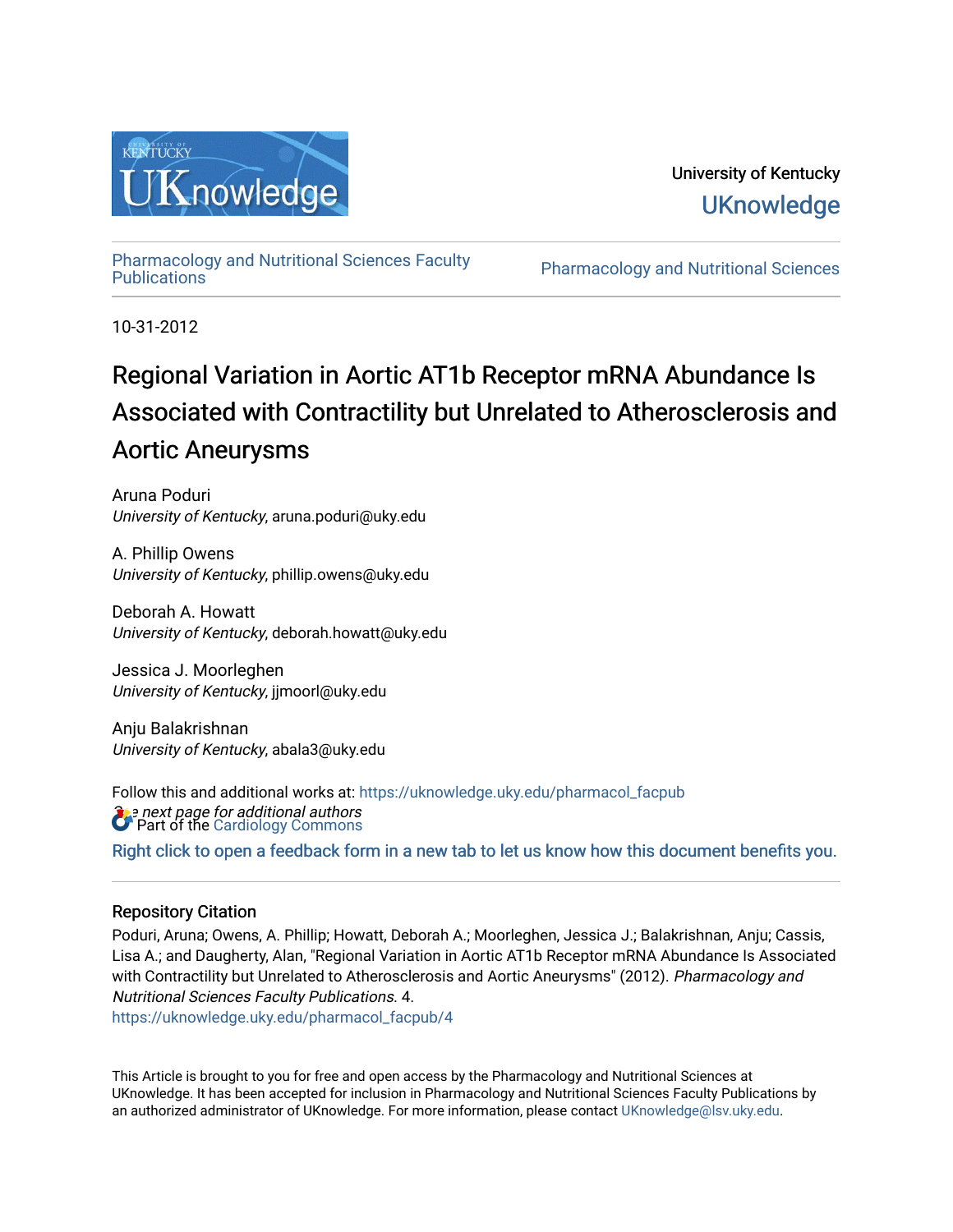## Regional Variation in Aortic AT1b Receptor mRNA Abundance Is Associated with Contractility but Unrelated to Atherosclerosis and Aortic Aneurysms

Digital Object Identifier (DOI) http://dx.doi.org/10.1371/journal.pone.0048462

### Notes/Citation Information

Published in PLoS One, v. 7, no. 10, p. 48462.

© 2012 Poduri et al. This is an open-access article distributed under the terms of the Creative Commons Attribution License, which permits unrestricted use, distribution, and reproduction in any medium, provided the original author and source are credited.

### Authors

Aruna Poduri, A. Phillip Owens, Deborah A. Howatt, Jessica J. Moorleghen, Anju Balakrishnan, Lisa A. Cassis, and Alan Daugherty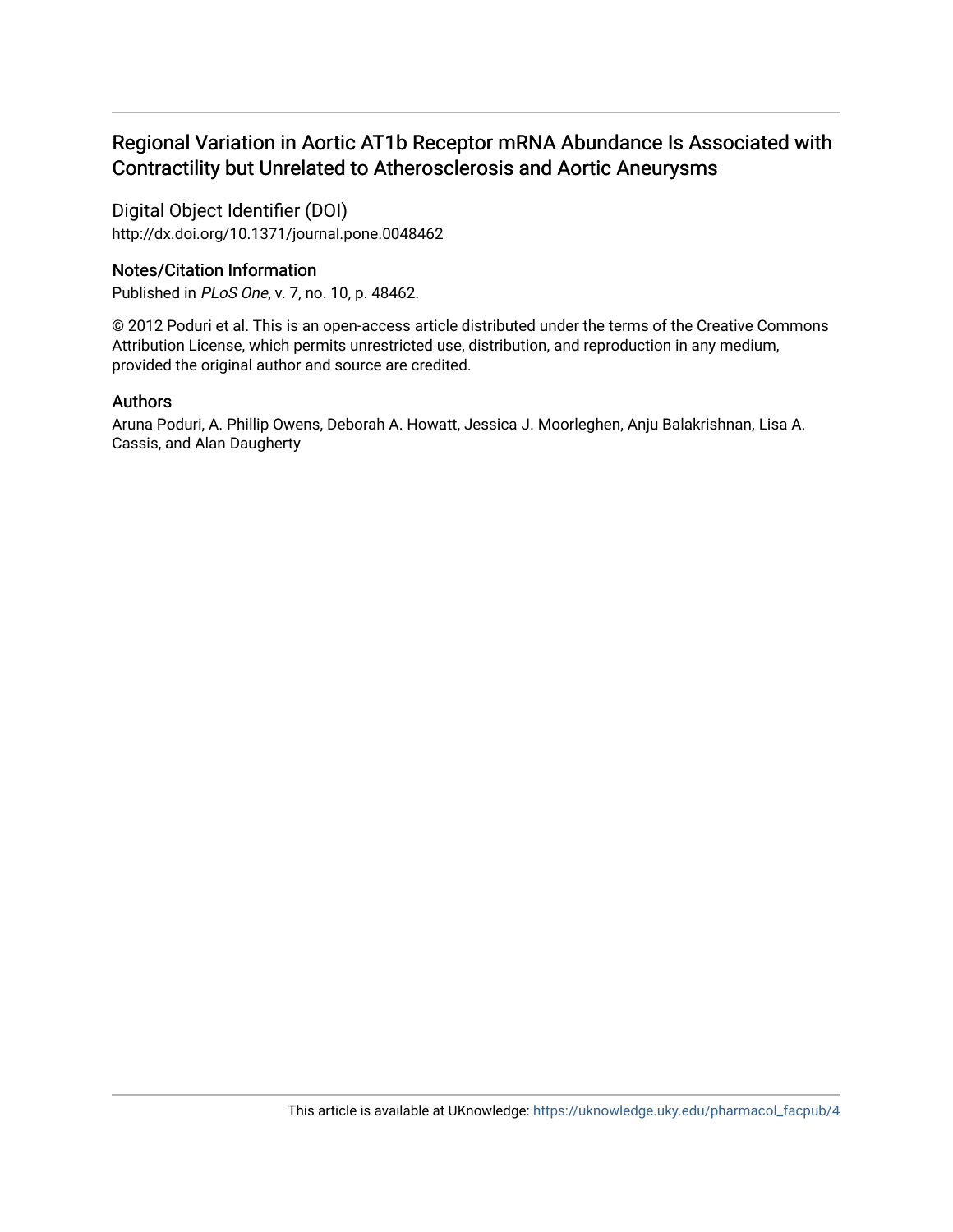# Regional Variation in Aortic AT1b Receptor mRNA Abundance Is Associated with Contractility but Unrelated to Atherosclerosis and Aortic Aneurysms

Aruna Poduri<sup>1</sup>, A. Phillip Owens, III<sup>1</sup>, Deborah A. Howatt<sup>1</sup>, Jessica J. Moorleghen<sup>1</sup>, Anju Balakrishnan<sup>1</sup>, Lisa A. Cassis<sup>2</sup>, Alan Daugherty<sup>1,3</sup>\*

1 Saha Cardiovascular Research Center, University of Kentucky, Lexington, Kentucky, United States of America, 2Department of Molecular and Biomedical Pharmacology, University of Kentucky, Lexington, Kentucky, United States of America, 3 Graduate Center for Nutritional Sciences, University of Kentucky, Lexington, Kentucky, United States of America

#### Abstract

Background: Angiotensin II (AngII), the main bioactive peptide of the renin angiotensin system, exerts most of its biological actions through stimulation of AngII type 1 (AT1) receptors. This receptor is expressed as 2 structurally similar subtypes in rodents, termed AT1a and AT1b. Although AT1a receptors have been studied comprehensively, roles of AT1b receptors in the aorta have not been defined.

Methodology/Results: We initially compared the regional distribution of AT1b receptor mRNA with AT1a receptor mRNA in the aorta. mRNA abundance of both subtypes increased from the proximal to the distal aorta, with the greatest abundance in the infra-renal region. Corresponding to the high mRNA abundance for both receptors, only aortic rings from the infrarenal aorta contracted in response to AngII stimulation. Despite the presence of both receptor transcripts, deletion of AT1b receptors, but not AT1a receptors, diminished AngII-induced contractility. To determine whether absence of AT1b receptors influenced aortic pathologies, we bred AT1b receptor deficient mice into an LDL receptor deficient background. Mice were fed a diet enriched in saturated fat and infused with AngII (1,000 ng/kg/min). Parameters that could influence development of aortic pathologies, including systolic blood pressure and plasma cholesterol concentrations, were not impacted by AT1b receptor deficiency. Absence of AT1b receptors also had no effect on size of aortic atherosclerotic lesions and aortic aneurysms in both the ascending and abdominal regions.

Conclusions/Significance: Regional abundance of AT1b receptor mRNA coincided with AngII-induced regional contractility, but it was not associated with AngII-induced aortic pathologies.

Citation: Poduri A, Owens AP III, Howatt DA, Moorleghen JJ, Balakrishnan A, et al. (2012) Regional Variation in Aortic AT1b Receptor mRNA Abundance Is Associated with Contractility but Unrelated to Atherosclerosis and Aortic Aneurysms. PLoS ONE 7(10): e48462. doi:10.1371/journal.pone.0048462

Editor: Andreas Zirlik, University of Freiburg, Germany

Received June 19, 2012; Accepted September 27, 2012; Published October 31, 2012

Copyright: © 2012 Poduri et al. This is an open-access article distributed under the terms of the Creative Commons Attribution License, which permits unrestricted use, distribution, and reproduction in any medium, provided the original author and source are credited.

Funding: This research work was supported by grants from National Institute of Health (HL80100 and HL107319). Aruna Poduri was supported by an American Heart Association Great Rivers Affiliate Postdoctoral fellowship (10POST3140016) and A. Phillip Owens III was supported by an American Heart Association Ohio Valley Affiliate Predoctoral fellowship (0615222B) for the data presented in this manuscript. The funders had no role in study design, data collection and analysis, decision to publish, or preparation of the manuscript.

Competing Interests: The authors have declared that no competing interests exist.

\* E-mail: Alan.Daugherty@uky.edu

#### Introduction

Angiotensin II (AngII) is the major effector of the renin angiotensin system that exerts its actions predominantly through stimulation of AT1 receptors [1–3]. In rodents, this receptor undergoes chromosomal duplication and is expressed as two subtypes, named AngII type 1a (AT1a) and type 1b (AT1b) receptors [4]. These two receptor subtypes are present on different chromosomes, 13 and 3 for AT1a and AT1b in mice, respectively. While AT1a receptors have ubiquitous tissue expression, AT1b receptor expression is more restricted to tissues such as aorta, resistance arteries, adrenal glands, pituitary, and hypothalamus [2,5–8]. The aorta is one of the few tissues that express both subtypes, presumably in medial smooth muscle cells (SMCs) [2].

AT1 receptor subtypes in rodents are highly homologous, both containing 359 amino acids that have 94% similarity [9,10]. AngII

stimulation of both subtypes are inhibited indiscriminately by the sartan class of pharmacological inhibitors [9,10]. However, the consequences of AngII stimulation of the two subtypes could vary in the same cell type as several of the amino acid differences between the two subtypes are clustered in the intracellular domain of the third loop and the cytoplasmic tail. Despite not being characterized yet, amino acid substitutions in these structural positions have the potential to impart differences on multiple signaling pathways that are invoked by AngII stimulation of AT1 receptors [1].

AngII provokes region-specific effects on the aorta. Ex vivo, this heterogeneity is reflected by differences in AngII promoting aortic contractility with only the abdominal region being responsive [2,3,11]. Recently, it has been demonstrated that aortic contraction induced by AngII is restricted to the infra-renal region of the abdominal aorta [3]. However, it is unclear whether this region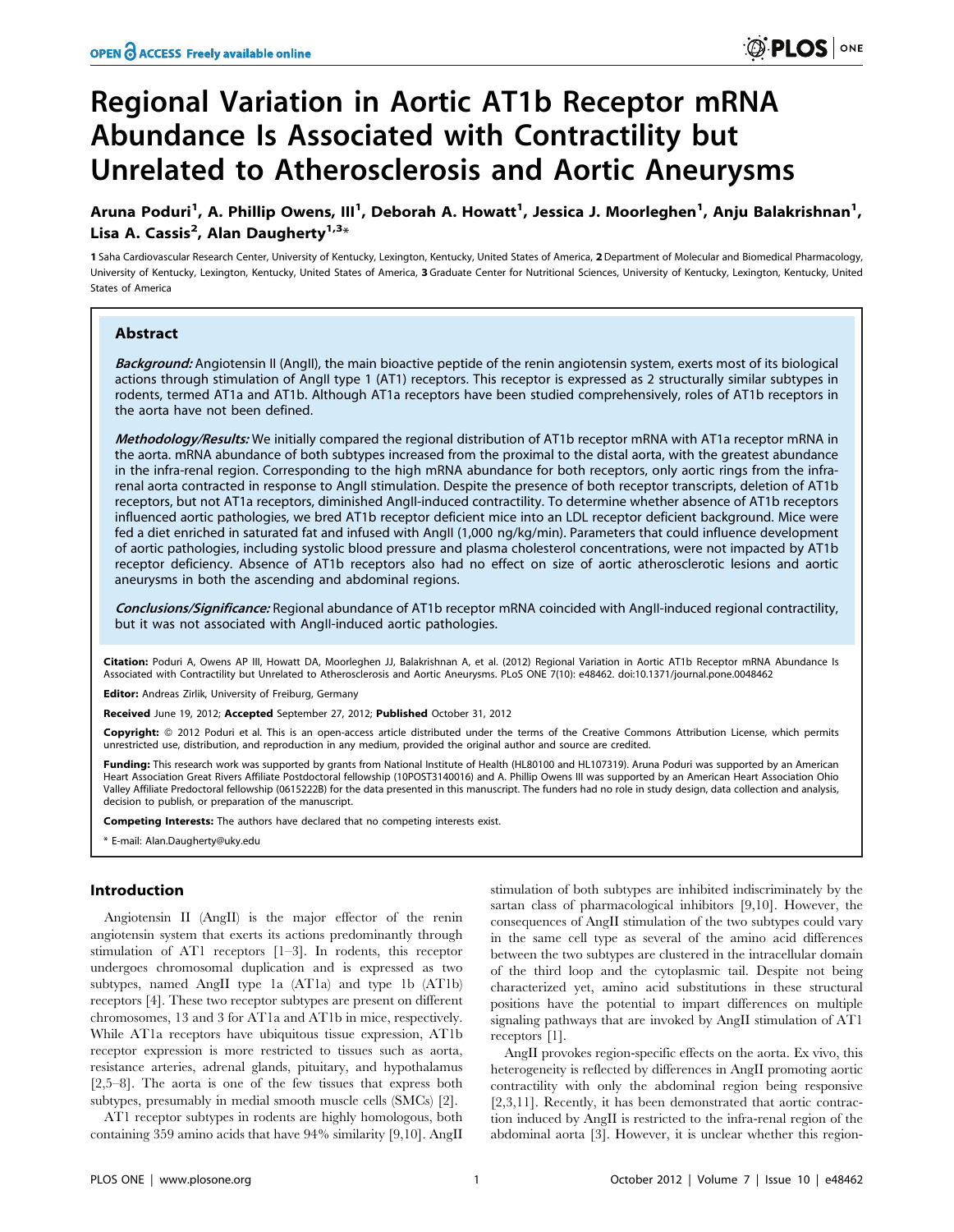specific effect is related to the relative abundance of the receptor subtypes along the length of the aorta.

AngII infusion augments atherosclerosis in hypercholesterolemic mice [12,13]. AngII infusion also promotes aortic aneurysms in both the ascending and supra-renal regions, which represent two distinct pathologies [12,14]. Whole body AT1a receptor deficiency attenuates atherosclerosis and aortic aneurysms in mice infused with AngII [3,15]. In contrast to AT1a receptors, AT1b receptors regulate calcium signaling in vascular smooth muscle cells of the aorta and blood pressure in response to AngII stimulation [16,17], indicating a potentially important role of AT1b receptors in vascular diseases. Although AT1b receptors are also an AngII binding receptor that is abundant in the aorta, it has not been determined whether this receptor subtype also influences atherosclerosis and aortic aneurysms in mice infused with AngII.

AT1b receptor mRNA has been detected in the aorta [2]. However, no study has reported whether there are regional differences of AT1b receptor mRNA in the aorta. In the present study, we initially quantified the mRNA abundance of AT1a and AT1b receptors in distinct aortic regions. Both subtypes were primarily expressed in the infra-renal aortic region. Despite the presence of transcripts for both receptors in this region, deletion of AT1b receptors, but not deletion of AT1a receptors, inhibited AngII-induced contractility. In contrast to the major role of AT1a receptors, deletion of the AT1b receptor subtype had no effect on AngII-induced atherosclerosis and aortic aneurysms.

#### Materials and Methods

#### Ethics Statement

All mouse studies were performed with approval of the University of Kentucky Institutional Animal Care and Use Committee (IACUC number: 2006-0009). Pump implantation was conducted using isoflurane inhalation anesthesia, and termination was performed with overdose of ketamine/xylazine. All efforts were taken to minimize suffering to mice in accordance with the University of Kentucky IACUC and the Care and Use of Laboratory Animals per the National Institutes of Health guidelines.

#### Mice

Male low density lipoprotein (LDL) receptor  $-/-$  (B6.129S7ldlr<sup>tm1her</sup>; Stock# 002207) and AT1a receptor  $-/-$  (B6.129P2- $A$ gtr $1a^{\text{m1}Unc}$ ;  $Stock# 002682$ ) mice were obtained from The Jackson Laboratory (Bar Harbor, ME, USA). AT1b receptor  $-/$ mice in a C57BL/6 background were generated at Duke University (Durham, NC, USA) and were a generous gift from Dr. Thomas Coffman [18]. All mice were backcrossed 10 times into a C57BL/6 background. Male AT1b receptor  $-\prime$  mice were mated to female LDL receptor  $-\prime$  mice to generate heterogeneous progeny. The F2 progeny were screened for developing breeding pairs of AT1b receptor  $+/+$  or  $-/- \times LDL$ receptor  $-\prime$  mice. AT1b receptor  $+\prime$ + and  $-\prime$  mice in the LDL receptor  $-\prime$  background were used for the present study. Mice were maintained in a barrier facility and fed a standard laboratory diet unless specified otherwise.

#### Real-time PCR

RNA was isolated from aortic tissues of C57BL/6 mice by RNeasy fibrous tissue kit (Cat# 74704, Qiagen, Valenica, CA, USA). RNA was reversely transcribed using an iScript cDNA synthesis kit (Cat# 170–8891, Bio-Rad, Hercules, CA, USA). Real time PCR was performed using a CFX96 cycler (Bio-Rad). Taqman probes (ABI, Carlsbad, CA, USA) specific for AT1a and AT1b receptors, respectively, were used to measure mRNA abundance. mRNA abundance in the selected aortic regions was calculated with 18S rRNA normalization using the  $\Delta \Delta C_t$  method. Samples containing either no template or no RT reactions were used as negative controls.

#### Genotyping

DNA was isolated from tail tissues using a DNeasy blood and tissue kit (Cat# AS1120, Promega, Madison, WI, USA). Mouse genotypes were determined by polymerase chain reaction (PCR). AT1b receptor genotyping was determined using the following primers: 5'-GCATCATCTTTGTGGTGGG and 5'-ATGAG-CACATCCAGAAAA C. The PCR was performed with 1 step of 94 $\rm ^{\circ}C$  for 5 min; 35 cycles of 94 $\rm ^{\circ}C$  for 1 min, 55 $\rm ^{\circ}C$  for 1 min, and  $72^{\circ}$ C for 2 min; and 1 step of  $72^{\circ}$ C for 5 min. Wild type and disrupted alleles generated amplicon sizes of 550 bp and 1,600 bp, respectively. AT1a receptor and LDL receptor genotypes were verified by PCR as described previously [19].

#### Aortic Contractility

Mice were anesthetized with ketamine (100 mg/kg) and xylazine (10 mg/kg) as described previously [20]. Aortas from C57BL/6, AT1a receptor  $-\prime$ , and AT1b receptor  $-\prime$  mice were perfused with saline via the left ventricle and then removed, and adventitia were cleaned off completely without damages of the media portion. Measurement of contractile activity was performed using infra-renal aortic rings as described previously [3]. Infrarenal segments were mounted by passing two tungsten wires through the arterial lumen and arterial segments were immersed in Krebs Henseleit solution. Tension (1 gram) was maintained continuously and recorded with a Micro-Med Tissue Analyzer (TFA-410, Louisville, KY, USA). After a 30 min equilibration, tissues were incubated with potassium chloride (KCl; 80 mM, Sigma, St Louis, MO, USA), 5-hydroxytryptamine (5-HT; 1 µM, Sigma), or AngII  $(1 \mu M,$  Sigma) for 30 min between the agonists.

#### Diet and AngII Infusions

To induce hypercholesterolemia, mice were fed a diet supplemented with saturated fat (milk fat 21% wt/wt) and cholesterol (0.2% wt/wt; Diet# TD.88137, Harlan Teklad, Madison, WI, USA) ad libitum starting 1 week prior to pump implantation, and continuing for the 28 days of saline or AngII infusion. After 1 week of feeding, AngII  $(1,000 \text{ ng/kg/min}; \text{Cat#})$ H-1705, Bachem, Torrance, CA, USA) was infused subcutaneously into 8–10 week old male mice subcutaneously via Alzet osmotic minipumps (Model 2004, Durect Corporation, Cupertino, CA, USA) for 28 days as described previously [12,21].

#### Systolic Blood Pressure Measurements

Systolic blood pressure (SBP) was measured during the last week for 5 consecutive days of AngII infusion using a non-invasive tail cuff system (Coda 8, Kent Scientific Corporation, Torrington, CT, USA) on conscious mice as described previously [22].

#### Plasma Component Measurements

Blood was drawn by right ventricular puncture and collected in EDTA (1.8 mg/ml) coated vials at termination. Plasma cholesterol concentrations were quantified with a commercially available enzymatic kit (Cat# Cholesterol E 439-17501, Wako Chemical USA, Richmond, VA, USA) as described previously [23]. Plasma renin concentrations were measured by radioimmunoassay using a commercially available kit (Cat# 1553, DiaSorin Inc., Stillwater, MN, USA) as described previously [20].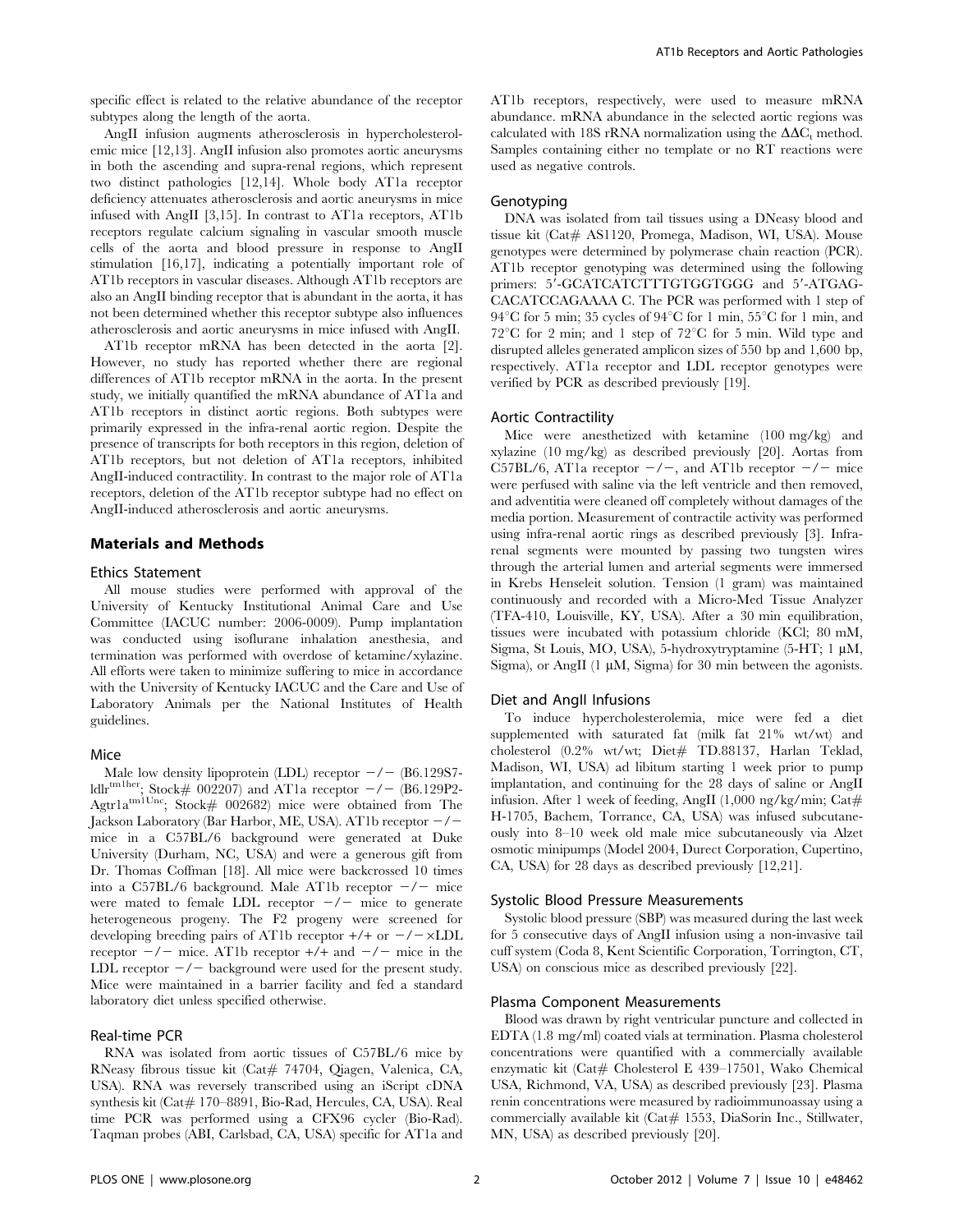#### Atherosclerosis and Aortic Aneurysm Quantification

After exsanguination, saline was perfused through the left ventricle of the heart. Aortas were removed and kept in neutrally buffered formalin (10% w/v) overnight before adventitia were cleaned off completely. Thoracic aorta was cut open and pinned. Aortic arch region included the ascending aorta, aortic arch, and 3 mm distal from the aortic orifice of the left subclavian artery. The remaining length of the thoracic aorta till the last intercostal branches was defined as the descending thoracic aorta. Atherosclerosis was quantified on the intima of both the arch and descending thoracic regions as described previously [24]. Oil Red O staining of aortas was performed as described previously [24,25].

Luminal diameters of abdominal aortas were measured in vivo with a high frequency ultrasound (Vevo 660, VisualSonics, Toronto, Canada) on day 0 (the day before osmotic minipump implantation) and day 28 during AngII infusion as described previously [26]. This system acquired images that were used to measure maximal lumen dilation. After termination, aortas were cleaned off adventitia and pinned, and maximal external suprarenal diameters were measured using Image-Pro Software 7.0 (Media Cybernetics Inc., Bethesda, MD, USA) as described previously [27].

After measurements of ex vivo diameter, supra-renal aortas were embedded in optimal cutting temperature compound and serially sectioned in a cryostat. Tissues were sectioned in a serial set of 8 slides that contained 9 sections (thickness:  $10 \mu m/$  section) of each slide. To characterize AAAs, Movat's pentachrome staining was performed as described in our previous studies [28].

#### Statistical Analyses

SigmaPlot 12.0 (SYSTAT Software Inc., San Jose, CA, USA) was used for statistical analyses. Data were represented as mean  $\pm$ standard error of mean (SEM). Student's t test or Mann-Whitney Rank Sum test was performed as appropriate for two-group comparisons, and one way ANOVA was performed for multiplegroup (more than 2 groups) comparisons. Two way ANOVA with Holm-Sidak post hoc analysis was performed for multiple-group and multiple-manipulation analysis. Two way repeated measures ANOVA was conducted to compare aortic diameters measured on day 0 and day 28 using ultrasonography. A  $P<0.05$  was considered statistically significant.

#### Results

#### mRNA Abundance of Both AT1 Receptor Subtypes was Increased in Infra-renal Aortas

We first measured mRNA abundance of both receptor subtypes throughout the aorta by real-time PCR. mRNA abundance of receptor subtypes was increased significantly in the infra-renal aorta compared to other selected regions of aortas (Figure 1A and 1B;  $P<0.001$ ). Compared to the infra-renal region, mRNA abundance of both receptor subtypes was much lower in suprarenal aortas, and very low in both ascending and descending aortic regions (Figure 1A and 1B). In agreement with previous studies [2,5,8], we observed higher relative abundance of AT1a receptor mRNA in liver and kidney, while AT1b receptor mRNA was either not detected or negligible in these tissues (data not shown).

#### AT1b Receptor Deficiency Abolished AngII-induced Infrarenal Contractile Response

Given differences in regional mRNA abundance of both receptor subtypes along the length of aortic tissue, we sought to



Figure 1. Region-specific differences in aortic mRNA abundance of AT1a and AT1b receptors. mRNA abundance of (A) AT1a receptors (N = 4) and (B) AT1b receptors (N = 4) in aortic regions of C57BL6/J mice.  $*$  denotes P<0.05 in supra-renal versus ascending and descending aortic regions (one way ANOVA with Holm-Sidak post hoc test).  $\#$  denotes P<0.001 in the infra-renal region versus all the other aortic regions (one way ANOVA with Holm-Sidak post hoc test). doi:10.1371/journal.pone.0048462.g001

compare the role of these receptor subtypes in AngII-induced contraction. Previous studies have noted a distinction in AngIIinduced contractility in thoracic and abdominal regions [3], but it has not been defined whether there were further distinctions between the receptor subtypes in abdominal aortas. After confirmation of deletion of AT1a receptor or AT1b receptor alleles by PCR, we performed contractile studies using aortic rings from aortas of C57BL/6, AT1a receptor  $-\prime -$ , and AT1b receptor  $-\prime$  mice, respectively. As expected, KCl and 5-HT contracted infra-renal aortic rings in all genotypes (Figure 2). As reported previously, AngII only contracted rings isolated from the infra-renal region (Figure 2A) [3]. Furthermore, we confirmed that deletion of AT1a receptors had no effect on AngII-induced contractions (Figure 2B) [3]. In contrast, deficiency of AT1b receptors markedly reduced AngII-induced contraction in the infra-renal aorta (Figure 2C).

#### AT1b Receptor Deficiency Had No Effect on AngIIinduced Increases of SBP

A previous study inferred a role of AT1b receptors in blood pressure regulation [17] and plasma renin concentrations [29]. Following the demonstration of a functional role of AT1b receptors in aortic tissues, we infused AngII for 28 days into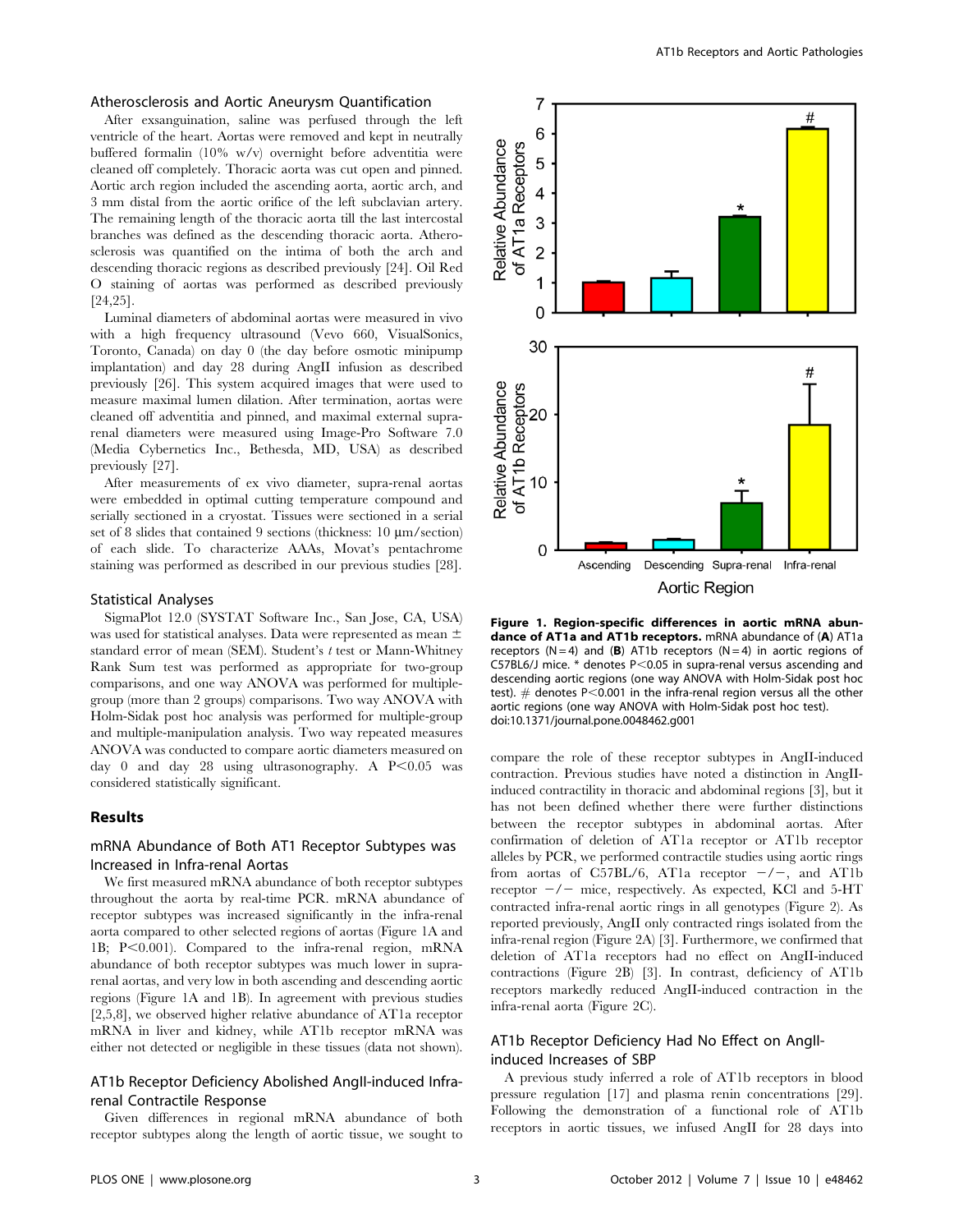

Figure 2. AngII-induced regional contractions were markedly reduced by AT1b receptor deficiency. Regional contractility of aortic rings harvested from the infra-renal aorta of (A) C57BL/6, (B) AT1a receptor  $-/-$ , or (C) AT1b receptor  $-/-$  mice. Aortic rings were contracted during 5-minute incubation with potassium chloride (KCl; 80 mM), 5-hydroxytryptamine (5-HT; 1  $\mu$ M), or Ang II (1  $\mu$ M). Contractions are represented as percent of the maximal contraction achieved during incubation with KCl (80 mM). Red arrows indicate the return to normal Krebs–Henseleit solution. doi:10.1371/journal.pone.0048462.g002

AT1b receptor  $+/+$  and  $-/-$  mice. Whole body deficiency of AT1b receptors during AngII infusion had no significant effect on body weight and did not change plasma renin concentrations (Table 1). Deletion of AT1b receptors had no significant effect on SBP in response to AngII (Table 1).

#### AT1b Receptor Deficiency Had No Effect on AngIIinduced Aortic Atherosclerosis

In male LDL receptor  $-\prime$  mice that were either AT1b receptor  $+/+$  or  $-/-$  were infused with AngII for 28 days. There was no significant difference in plasma cholesterol concentrations between the groups (Table 1). Atherosclerotic lesion size was quantified on the intimal surfaces of the aortic arch and descending thoracic regions of all mice. Abdominal aortic region

| <b>Table 1.</b> Characterization of AT1b receptor $+/+$ and $-/-$ |  |
|-------------------------------------------------------------------|--|
| mice infused with Angll.                                          |  |

| AT1b receptor genotype                       | $+/-$          | — / —          |
|----------------------------------------------|----------------|----------------|
|                                              | $N = 16$       | $N = 10$       |
| Body weight (g)                              | $24.9 \pm 0.5$ | $23.7 \pm 0.4$ |
| SBP (mmHg)                                   | $158 + 8$      | $155 \pm 8$    |
| Plasma renin concentration<br>(nq/ml/30 min) | $1.87 \pm 0.6$ | $1.56 \pm 0.6$ |
| Plasma cholesterol concentration<br>(mq/dl)  | $1.690 \pm 75$ | $1.776 \pm 64$ |

Body weight, plasma cholesterol and renin concentrations were measured after termination. SBP was measured during the last week of the study. Values are represented as mean  $\pm$  SEM. There were no significant differences between the two AT1b receptor genotypes.

doi:10.1371/journal.pone.0048462.t001

was excluded because the presence of AAAs impedes accurate measurement of atherosclerosis. There was no significant difference in percent atherosclerotic lesion area in the aortic arch (Figure 3A) and descending thoracic regions (Figure 3B) of AT1b receptor  $+/+$  and  $-/-$  mice infused with AngII. Examples of en face aortas with versus without Oil Red O staining are shown in Figure S1A and S1B, respectively.

#### AT1b Receptor Deficiency Had No Effect on AngIIinduced AAAs

Following the demonstration of a predominance of AT1b receptor mRNA in abdominal aortas, we sought to examine the role of AT1b receptors in AngII-induced AAA formation. Maximal luminal diameters of supra-renal aortas were determined in vivo using a high frequency ultrasound at baseline (day 0) and on day 28 during AngII infusion in LDL receptor  $-\prime$  mice that were either AT1b receptor  $+/+$  or  $-/-$ . Maximal luminal diameters significantly increased in both study groups on day 28 during AngII infusion compared to day 0 (Figure 4A;  $P<0.05$ ). However, there was no significant difference in luminal diameters of supra-renal aortas between AT1b receptor  $+$ / $+$  and  $-$ / $-$  mice after 28-day infusion of AngII (Figure 4A).

The presence of AAAs were confirmed by measuring maximal external width of the supra-renal region using an ex vivo method. There was no significant difference of maximal external width of supra-renal aortas between AT1b receptor  $+/+$  and  $-/-$  mice (Figure 4B). Examples of ultrasound photographs and ex vivo images of abdominal aortas are shown in Figure 4C.

We also examined histological features of the supra-renal aorta with Movat's pentachrome staining. There were no discernible differences of elastin fibers in supra-renal aortas prior to AngII infusion (Figure S2A). After AngII infusion, occurrence of focal elastin disruption in this aortic region was comparable between AT1b receptor  $+/+$  and  $-/-$  mice (Figure S2B).

#### AT1b Receptor Deficiency Had No Effect on AngIIinduced Ascending Aortic Dilation

We have recently reported that chronic AngII infusion also induces thoracic aortic aneurysms [3,14]. In mice infused with AngII for 28 days, there was no significant difference in intimal areas of aortic arches (Figure 5A) and descending thoracic aortas (Figure 5B) between AT1b receptor  $+/-$  and  $-/-$  mice.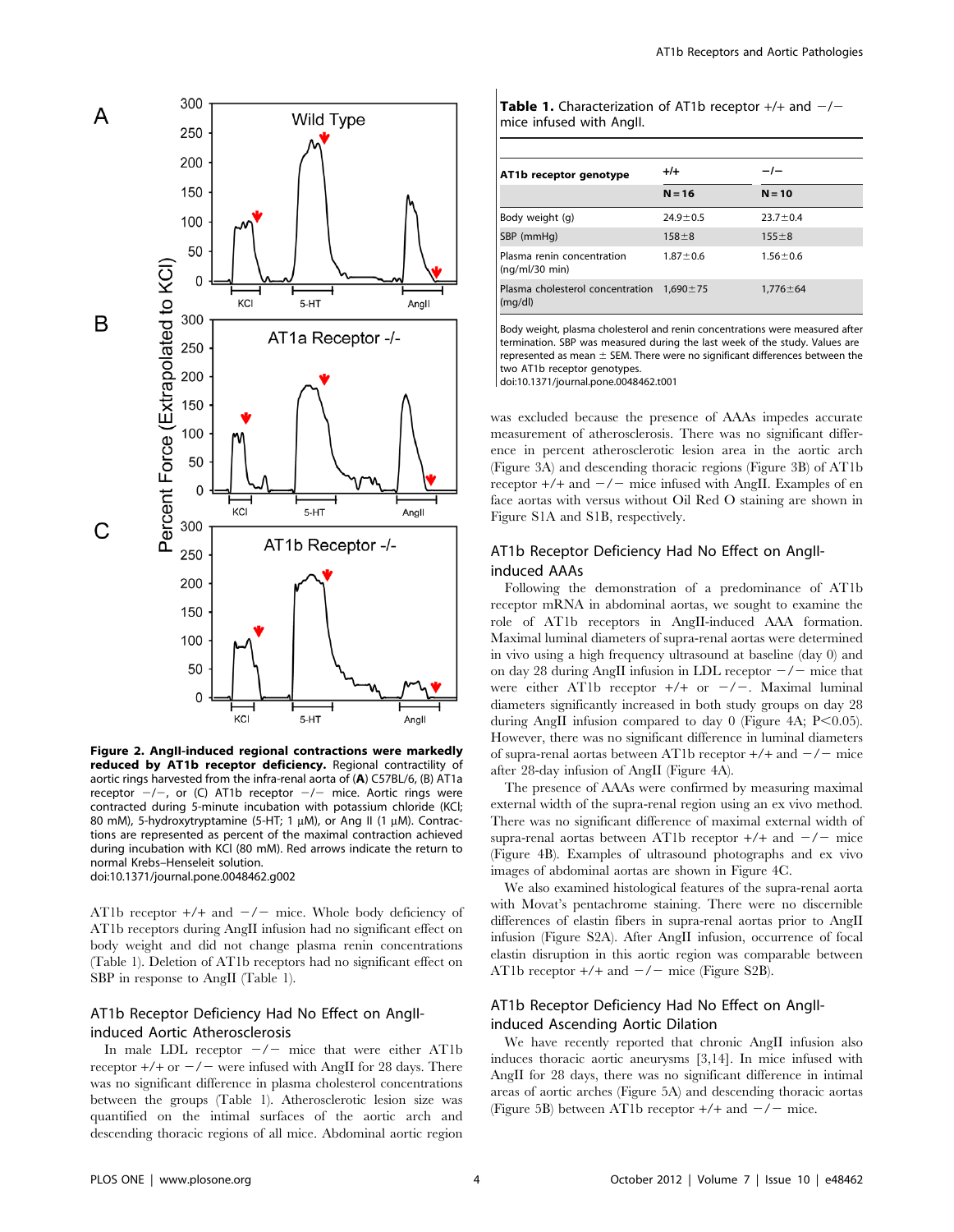

Figure 3. AT1b receptor deficiency had no effect on AngIIinduced atherosclerosis. (A) Percent of atherosclerotic lesion area was measured on the intimal surface of the aortic arch region ( $N = 16$ : AT1b receptor  $+/+$ , and N = 10: AT1b receptor  $-/-$  mice). (B) Percent of atherosclerotic lesion area was measured on the intimal surface of the descending thoracic aorta ( $N = 16$ : AT1b receptor  $+/+$ , and  $N = 10$ : AT1b receptor  $-/-$  mice). Inverted triangles represent values from individual mice, circles represent means, and error bars are SEMs. doi:10.1371/journal.pone.0048462.g003

#### Discussion

The present study examined the role of AT1b receptors in aortic tissues in response to AngII. We initially demonstrated the concordance of the regional abundance of AT1b receptor mRNA and the presence of functional AT1b receptors in the aorta as the primary mediator of AngII-induced region-specific contractile response. Despite the presence of functional AT1b receptors in the aortic tissue, whole body deficiency of AT1b receptors had no effect on AngII-induced aortic atherosclerosis and aortic aneurysm formation in hypercholesterolemic mice.

While both AT1 receptor subtypes are present in aortic tissues, the abundance of receptor subtype mRNA has only been characterized in selected aortic regions [30,31]. In the present study, we demonstrated that both receptor subtypes exhibit regional differences in mRNA abundances in the aorta. We confirmed that mRNA of AT1b receptors was significantly more abundant in the abdominal region compared to the thoracic region [2,31], and extended previous findings by demonstrating that the AT1b receptor subtype in the infra-renal region had much greater abundance than in the supra-renal area. AT1a receptor mRNA was detected in liver and kidney; however, AT1b receptor



Figure 4. AT1b receptor deficiency had no effect on AngIIinduced abdominal aortic dilation in vivo. (A) Maximal luminal diameters of suprarenal aortas were measured in vivo by ultrasonography at baseline (Day 0) and on Day 28 during AngII infusion ( $N = 16$ : AT1b receptor  $+/+$ , and N = 10: AT1b receptor  $-/-$  mice). \* denotes P<0.001 saline versus AngII within AT1b genotypes (two way repeated measures ANOVA). (B) Maximum width of supra-renal aortas was measured ex vivo ( $N = 16$ : AT1b receptor  $+/+$ , and  $N = 10$ : AT1b receptor  $-/-$  mice). Inverted triangles represent individual mice, circles represent means and error bars are SEM. (C) Examples of ultrasound images (Day 0 and Day 28) and ex vivo pictures (after termination) of suprarenal aortas, which represent aortic diameters nearest the mean of each group.

doi:10.1371/journal.pone.0048462.g004

mRNA was absent or negligible in these tissues. Our results are in agreement with previous studies that AT1a receptors are more ubiquitously expressed and AT1b receptors are restricted to some tissues [2,5,8].

AngII is known to promote many physiological and pathological responses in a region-specific manner in the aorta [2,31–33]. This may be due to heterogeneous developmental origins of SMCs [34]. Furthermore, it has been demonstrated that contractile responses to AngII differ in selected regions of the aorta [2,3,8,30,35]. In the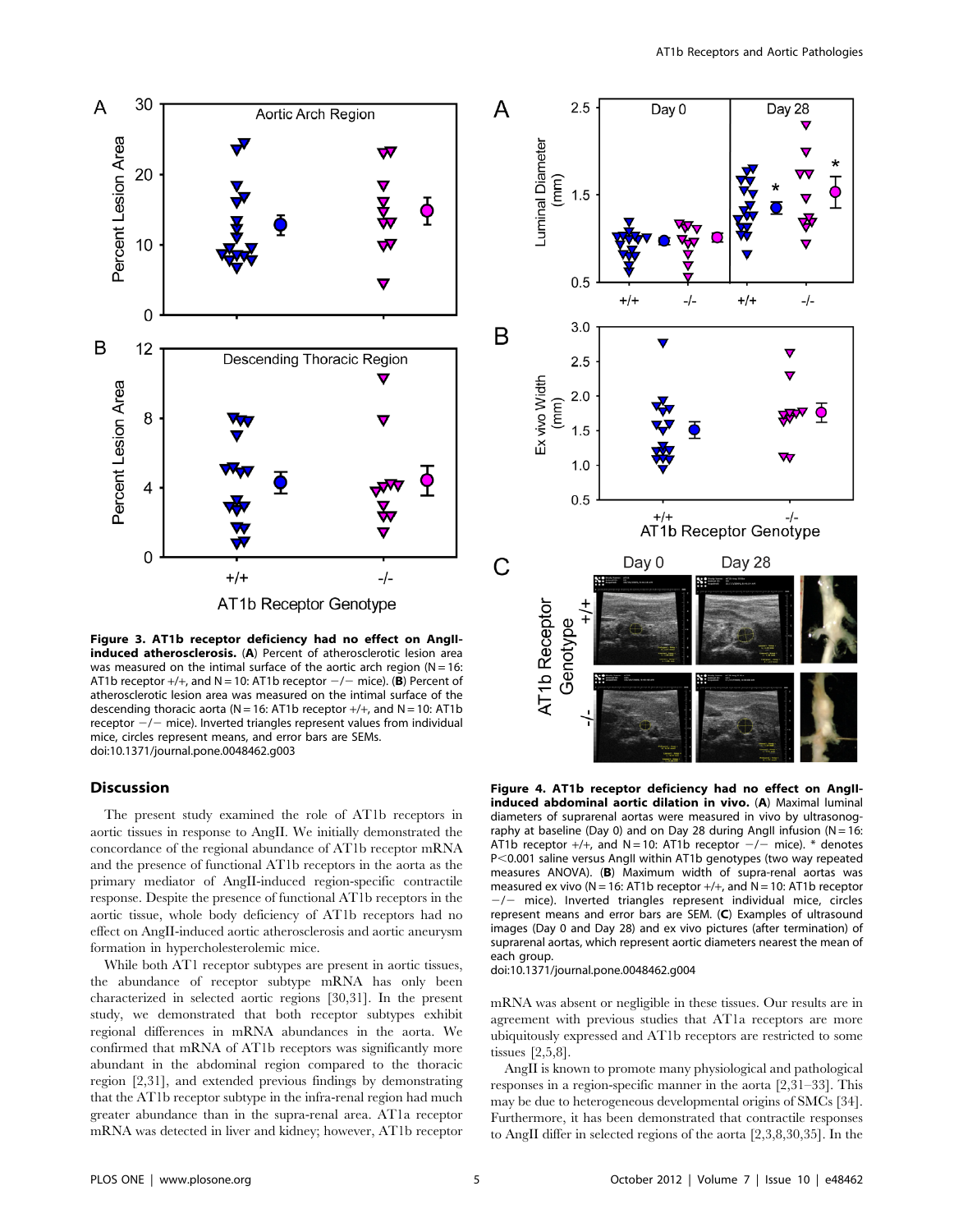

Figure 5. AT1b receptor deficiency had no effect on AngIIinduced aortic arch and descending aortic dilation. Intimal area of (A) aortic arch region and (B) descending thoracic aorta was measured using an en face method (N = 16: AT1b receptor  $+/+$ , and  $N = 10$ : AT1b receptor  $-/-$  mice). Inverted triangles represent values from individual mice, circles represent means, and error bars are SEM. doi:10.1371/journal.pone.0048462.g005

present study, we sought to examine the contractile responses to AngII in infra-renal aortic tissues in the presence or absence of AT1a and AT1b receptors. We have noted previously that there are minimal contractile responses to AngII in ascending and descending thoracic aortas [3]. AngII promoted contraction of the infra-renal aorta in C57BL/6 mice. Despite higher abundance of AT1a receptors in the infra-renal portion of the abdominal aorta, deletion of AT1a receptors had no effect on contractile responses to AngII. In contrast, the contractile response to AngII was diminished in infra-renal aortas from AT1b receptor  $-\prime$  mice. This effect coincided with the greatest abundance of AT1b receptor mRNA. Our results are in agreement with a previous study that indirectly demonstrated AngII-induced contractile responses being linked to AT1b receptors through the use of an AT1 receptor antagonist (losartan) in AT1a receptor  $-\prime$  mice [2]. In another study, AngII-induced contractile responses were defined in AT1b receptor  $+/+$  and  $-/-$  mice and demonstrated that AT1b receptors mediated contraction of abdominal aortas [11]. The present study demonstrated that the regional specificity of AngII-induced aortic contractions coincided with the greatest abundance of AT1b receptor mRNA. However, there are still quandaries relating to these data. AT1a receptor mRNA was also most abundant in this region, but this receptor subtype did not affect AngII-induced contractions in this region. Additionally, expression of both receptors was detected in the supra-renal aorta, but this region does not contract in response to AngII stimulation [3].

Blood pressure is considered an important risk factor for cardiovascular diseases. A previous study that examined residual pressor effects of AngII in AT1a receptor  $-\prime$  mice suggested that AT1b receptors might contribute to pressor effects in the absence of AT1a receptors [17]. However, it has been demonstrated previously that whole body deficiency of AT1a receptors ablates AngII-induced increases of systolic blood pressure [15,29]. The location of AT1a receptors that mediates the increased blood pressure during AngII infusion has not been defined. Recent reports provided surprising results that depletion of AT1a receptors using SM22-promoter driven Cre did not affect AngIIinduced increases in systolic blood pressure [3]. Despite not being clearly defined, this apparent paradox may be related to the lack of expression of SM22-driven Cre in the kidney that is a major tissue controlling AngII-induced hypertension [36,37]. In the present study, deletion of AT1b receptors had no effect on blood pressure induced by infusion with AngII. Others have also demonstrated that AT1b receptor deletion had no effect on AngII-induced increases in SBP [18]. Overall, despite the requirement of AT1b receptors for contractile responses to AngII in the infra-renal aorta, we were unable to demonstrate an effect of AT1b receptors on blood pressure regulation. As with AT1a receptors, the contrasting effect of AT1b receptor deficiency on AngII-induced aortic contraction versus systolic blood pressure presumably reflects the vascular bed specific effects of AngII.

Hypercholesterolemic mice infused with AngII for 4 weeks develop aortic atherosclerosis predominantly in the ascending aortic region [14,15,38,39], while the development of lesions in the abdominal aortic region is modest unless AngII infusion is prolonged [13]. Aortas display a gradient of mRNA abundance for both AT1a and AT1b receptors that was lowest in the ascending region and highest in the infra-renal region. Although the ascending aortic region has the lowest abundance for both AT1a and AT1b receptor mRNA, this is the major site for initiation and propagation of atherosclerosis [40,41]. Our results showed that absence of AT1b receptors had no effect on the size of AngII-induced atherosclerotic lesions in either the aortic arch or the descending thoracic region in LDL receptor  $-\prime$  mice, indicating that AT1b receptors do not influence the development of atherosclerosis. However, despite the low abundance of AT1a receptor mRNA in the ascending aorta, deficiency of this receptor ablated AngII-induced atherosclerosis in this region [15]. Therefore, development of atherosclerosis was not associated with the regional abundance of mRNA of either AngII type 1 receptor subtype.

To directly determine the role of AngII stimulation of AT1b receptors in pathological processes of aortic aneurysm formation, we infused AngII into AT1b receptor  $+/+$  and  $-/-$  mice for 28 days. Despite the presence of AT1b receptor mRNA in this region, deletion of this gene had no effect on AngII-induced AAA formation. In agreement with previous findings, these results demonstrate that AT1a receptors are responsible for AngIIinduced AAA formation [15]. AngII infusion promotes pronounced ascending aortic dilation [14] and mRNA of both AT1 receptor subtypes are expressed in this region. However, deletion of AT1b receptors had no effect on, while whole body deficiency of AT1a receptors ablated, ascending aortic aneurysms [3]. Therefore, the relative regional mRNA abundance of both AT1 receptor subtypes has no obvious relationship to the location of AngII-induced aortic pathologies.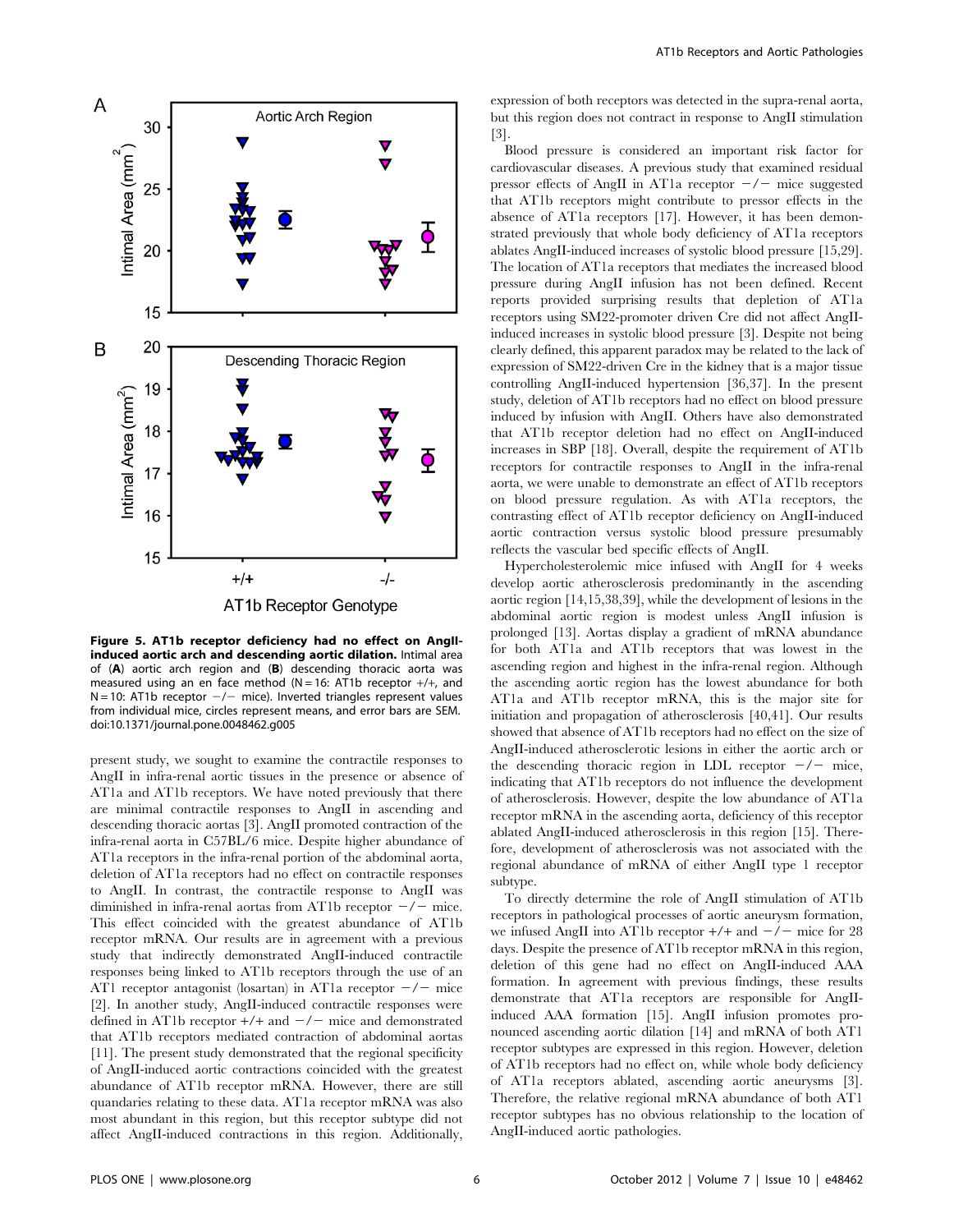In summary, there are several major findings in the present study including AT1b receptors contributing to AngII-induced aortic contraction that parallels with the mRNA abundance of AT1b receptors in this region, and AT1b receptors not contributing to AngII-induced atherosclerosis and aortic aneurysms in either the ascending or abdominal aortic region. Interestingly, AT1a and AT1b receptors are abundant in the infra-renal region but exhibit different vascular contractility with AngII stimulation. These pathophysiological differences may be due to amino acid differences in the C-terminal region between the two receptor subtypes, resulting in elicitation of distinct signaling pathways. Future studies will determine whether relative variations in the protein sequences of these two receptor subtypes lead to differential responses to AngII in order to understand the different modes of action induced by the two receptor subtypes in AngII-induced vascular diseases.

#### Supporting Information

Figure S1 Images of en face aortas. (A) Examples of en face aortas without any staining. Atherosclerotic lesions of which represent values near the mean of each group. (B) En face aortas

#### References

- 1. Mehta PK, Griendling KK (2007) Angiotensin II cell signaling: physiological and pathological effects in the cardiovascular system. Am J Physiol Cell Physiol 292: C82–97.
- 2. Zhou Y, Chen Y, Dirksen WP, Morris M, Periasamy M (2003) AT1b receptor predominantly mediates contractions in major mouse blood vessels. Circ Res 93: 1089–1094.
- 3. Rateri DL, Moorleghen JJ, Balakrishnan A, Owens AP 3rd, Howatt DA, et al. (2011) Endothelial cell-specific deficiency of Ang II type 1a receptors attenuates Ang II-induced ascending aortic aneurysms in LDL receptor $-\prime$  mice. Circ Res 108: 574–581.
- 4. Yoshida H, Kakuchi J, Guo DF, Furuta H, Iwai N, et al. (1992) Analysis of the evolution of angiotensin II type 1 receptor gene in mammals (mouse, rat, bovine and human). Biochem Biophys Res Commun 186: 1042–1049.
- 5. Burson JM, Aguilera G, Gross KW, Sigmund CD (1994) Differential expression of angiotensin receptor 1A and 1B in mouse. Am. J. Physiol. 267: E260–E267.
- 6. Kakar SS, Sellers JC, Devor DC, Musgrove LC, Neill JD (1992) Angiotensin II type-1 receptor subtype cDNAs: differential tissue expression and hormonal regulation. Biochem Biophys Res Commun 183: 1090–1096.
- 7. Iwai N, Inagami T (1992) Identification of two subtypes in the rat type I angiotensin II receptor. FEBS Lett. 298: 257–260.
- 8. Zhou Y, Dirksen WP, Chen Y, Morris M, Zweier JL, et al. (2005) A major role for AT1b receptor in mouse mesenteric resistance vessels and its distribution in heart and neuroendocrine tissues. J Mol Cell Cardiol 38: 693–696.
- 9. Sasamura H, Hein L, Krieger JE, Pratt RE, Kobilka BK, et al. (1992) Cloning, characterization, and expression of two angiotensin receptor (AT-1) isoforms from the mouse genome. Biochem Biophys Res Comm 185: 253–259.
- 10. Inagami T, Iwai N, Sasaki K, Yamano Y, Bardhan S, et al. (1994) Cloning, expression and regulation of angiotensin II receptors. Eur Heart J 15 Suppl D: 104–107.
- 11. Swafford AN Jr, Harrison-Bernard LM, Dick GM (2007) Knockout mice reveal that the angiotensin II type 1B receptor links to smooth muscle contraction. Am J Hypertens 20: 335–337.
- 12. Daugherty A, Manning MW, Cassis LA (2000) Angiotensin II promotes atherosclerotic lesions and aneurysms in apolipoprotein E-deficient mice. J Clin Invest 105: 1605–1612.
- 13. Weiss D, Kools JJ, Taylor WR (2001) Angiotensin II-induced hypertension accelerates the development of atherosclerosis in apoE-deficient mice. Circulation 103: 448–454.
- 14. Daugherty A, Rateri DL, Charo IF, Owens AP, Howatt DA, et al. (2010) Angiotensin II infusion promotes ascending aortic aneurysms: attenuation by CCR2 deficiency in apo $E-/-$  mice. Clin Sci (Lond) 118: 681–689.
- 15. Cassis LA, Rateri DL, Lu H, Daugherty A (2007) Bone marrow transplantation reveals that recipient AT1a receptors are required to initiate angiotensin IIinduced atherosclerosis and aneurysms. Arterioscler Thromb Vasc Biol 27: 380– 386.
- 16. Zhu Z, Zhang SH, Wagner C, Kurtz A, Maeda N, et al. (1998) Angiotensin AT1B receptor mediates calcium signaling in vascular smooth muscle cells of AT1A receptor-deficient mice. Hypertension 31: 1171–1177.
- 17. Oliverio MI, Best CF, Kim HS, Arendshorst WJ, Smithies O, et al. (1997) Angiotensin II responses in AT1A receptor-deficient mice: a role for AT1B receptors in blood pressure regulation. Am. J. Physiol. 272: F515–520.

with Oil Red O staining. These aortas are the same as shown in  $(A)$ .

(PDF)

Figure S2 Movat's pentachrome staining of supra-renal aortic sections. (A) Images of supra-renal aortas from AT1b receptor  $+/+$  or  $-/-$  mice prior to AngII infusion (40X). (B) Images of AAAs from AT1b receptor  $+/+$  or  $-/-$  mice after 28 days of AngII infusion (40X). (PDF)

#### Acknowledgments

We thank Dr. Thomas Coffman at Duke University for providing AT1b receptor  $-\prime$  mice. We thank the editorial assistance of Dr. Hong Lu and Ms. Debra L. Rateri. We also thank Ms. Victoria English for plasma renin measurements.

#### Author Contributions

Conceived and designed the experiments: LCA AD. Performed the experiments: AP APO DAH JJM AB. Analyzed the data: AP APO AD. Contributed reagents/materials/analysis tools: AD. Wrote the paper: AP AD. Contributed to manuscript editing: APO LAC AD.

- 18. Oliverio MI, Kim HS, Ito M, Le T, Audoly L, et al. (1998) Reduced growth, abnormal kidney structure, and type 2 (AT2) angiotensin receptor-mediated blood pressure regulation in mice lacking both AT1A and AT1B receptors for angiotensin II. Proc Natl Acad Sci USA 95: 15496–15151.
- 19. Daugherty A, Rateri DL, Lu H, Inagami T, Cassis LA (2004) Hypercholesterolemia stimulates angiotensin peptide synthesis and contributes to atherosclerosis through the AT1A receptor. Circulation 110: 3849–3857.
- 20. Lu H, Balakrishnan A, Howatt DA, Wu C, Charnigo R, et al. (2012) Comparative effects of different modes of renin angiotensin system inhibition on hypercholesterolaemia-induced atherosclerosis. Br J Pharmacol 165: 2000–2008.
- 21. Daugherty A, Cassis L (1999) Chronic angiotensin II infusion promotes atherogenesis in low density lipoprotein receptor  $-/-$  mice. Ann NY Acad Sci 892: 108–118.
- 22. Daugherty A, Rateri D, Lu H, Balakrishnan A (2009) Measuring blood pressure in mice using volume pressure recording, a tail-cuff method. J Vis Exp 1291.
- 23. Daugherty A, Rateri DL (1994) Presence of LDL receptor-related protein/alpha 2-macroglobulin receptors in macrophages of atherosclerotic lesions from cholesterol- fed New Zealand and heterozygous Watanabe heritable hyperlipidemic rabbits. Arterioscler Thromb 14: 2017–2024.
- 24. Daugherty A, Whitman SC (2003) Quantification of atherosclerosis in mice. Methods Mol Biol 209: 293–309.
- 25. Daugherty A, Rateri DL (2005) Development of experimental designs for atherosclerosis studies in mice. Methods 36: 129–138.
- 26. Barisione C, Charnigo R, Howatt DA, Moorleghen JJ, Rateri DL, et al. (2006) Rapid dilation of the abdominal aorta during infusion of angiotensin II detected by noninvasive high-frequency ultrasonography. J Vasc Surg 44: 372–376.
- 27. Wang YX, Cassis LA, Daugherty A (2006) Angiotensin II-induced abdominal aortic aneurysms. A Handbook of Mouse Models for Cardiovascular Disease Ed. Q. Xu, John Wiley & Sons: 125–136.
- 28. Rateri DL, Howatt DA, Moorleghen JJ, Charnigo R, Cassis LA, et al. (2011) Prolonged infusion of angiotensin II in apo $E-/-$  mice promotes macrophage recruitment with continued expansion of abdominal aortic aneurysms. Am J Pathol 179: 1542–1548.
- 29. Owens AP 3rd, Subramanian V, Moorleghen JJ, Guo Z, McNamara CA, et al. (2010) Angiotensin II induces a region-specific hyperplasia of the ascending aorta through regulation of inhibitor of differentiation 3. Circ Res 106: 611–619.
- 30. Zhang X, Thatcher SE, Rateri DL, Bruemmer D, Charnigo R, et al. (2012) Transient Exposure of Neonatal Female Mice to Testosterone Abrogates the Sexual Dimorphism of Abdominal Aortic Aneurysms. Circ Res 110: e73–85.
- 31. Henriques T, Zhang X, Yiannikouris FB, Daugherty A, Cassis LA (2008) Androgen increases AT1a receptor expression in abdominal aortas to promote angiotensin II-induced AAAs in apolipoprotein E-deficient mice. Arterioscler Thromb Vasc Biol 28: 1251–1256.
- 32. Subramanian V, Golledge J, Ijaz T, Bruemmer D, Daugherty A (2010) Pioglitazone-induced reductions in atherosclerosis occur via smooth muscle cellspecific interaction with PPAR{gamma}. Circ Res 107: 953–958.
- 33. Wang Y, Ait-Oufella H, Herbin O, Bonnin P, Ramkhelawon B, et al. (2010) TGF-beta activity protects against inflammatory aortic aneurysm progression and complications in angiotensin II-infused mice. J Clin Invest 120: 422–432.
- 34. Majesky MW (2007) Developmental basis of vascular smooth muscle diversity. Arterioscler Thromb Vasc Biol 27: 1248–1258.